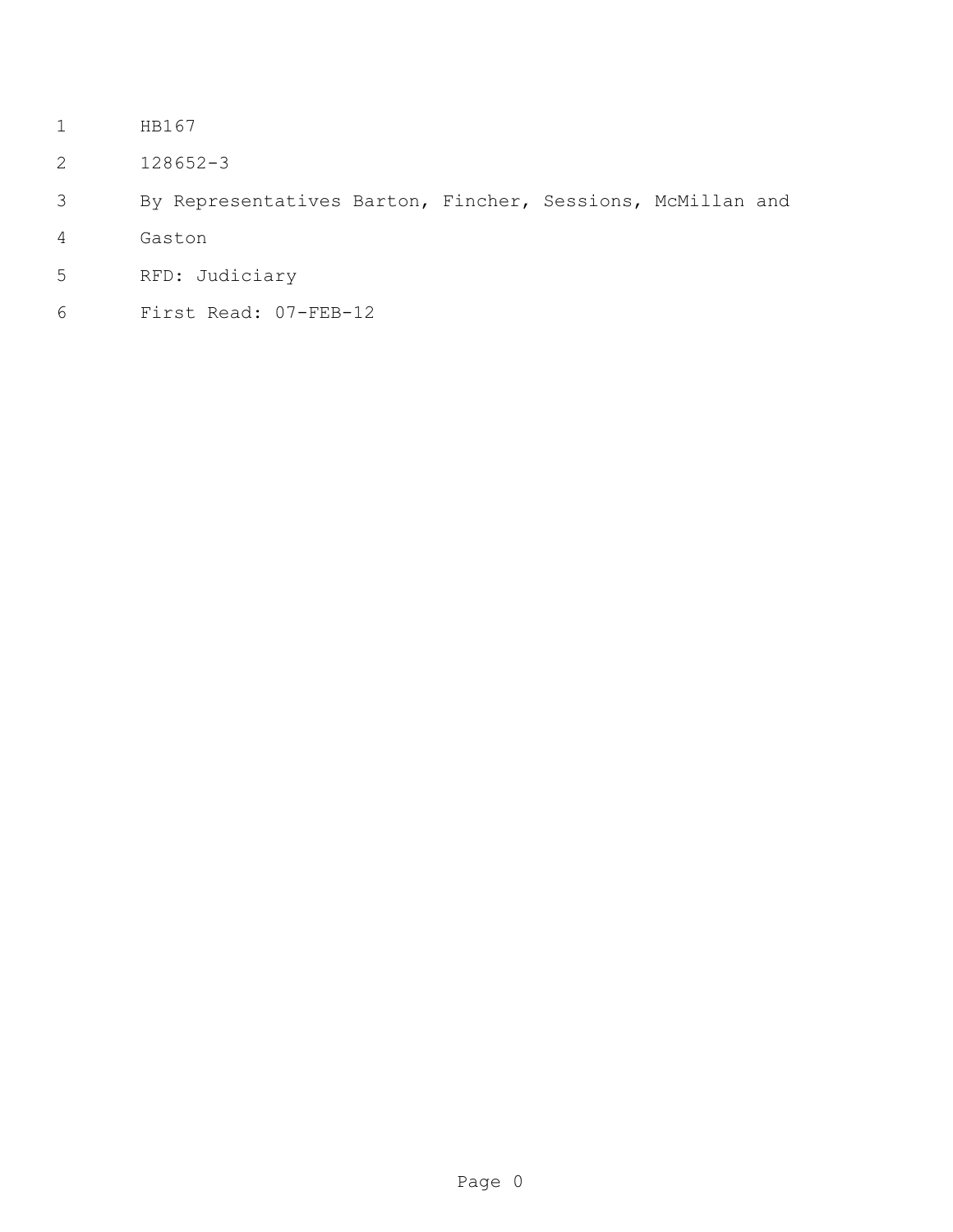HB167

| ٠   |  |
|-----|--|
| . . |  |

ENROLLED, An Act,

 To amend Section 33-4-40, Code of Alabama 1975, 4 relating to the bond of bar pilots piloting vessels; to provide certain limitations on the liability of bar pilots unless the action is willful, intentional, or reckless. BE IT ENACTED BY THE LEGISLATURE OF ALABAMA:

 Section 1. Section 33-4-40, Code of Alabama 1975, is amended to read as follows:

"§33-4-40.

 "(a) The commissioners must preserve on file all 12 bonds and affidavits taken from pilots, and may, whenever they consider it necessary, require a new bond to be executed. The pilot's bond stands as security for any injury caused by the negligence or want of skill of the pilot, and action may be 16 brought thereon in the name of any person aggrieved.

 "(b) A pilot providing pilot services to a vessel is not liable for more than five thousand dollars (\$5,000) for damage or loss to any person or property caused by the pilot's error, omission, fault, or neglect in the performance of the pilot services, unless one of the following applies: "(1) The damage or loss was caused because of the willful, intentional, or reckless misconduct of the pilot.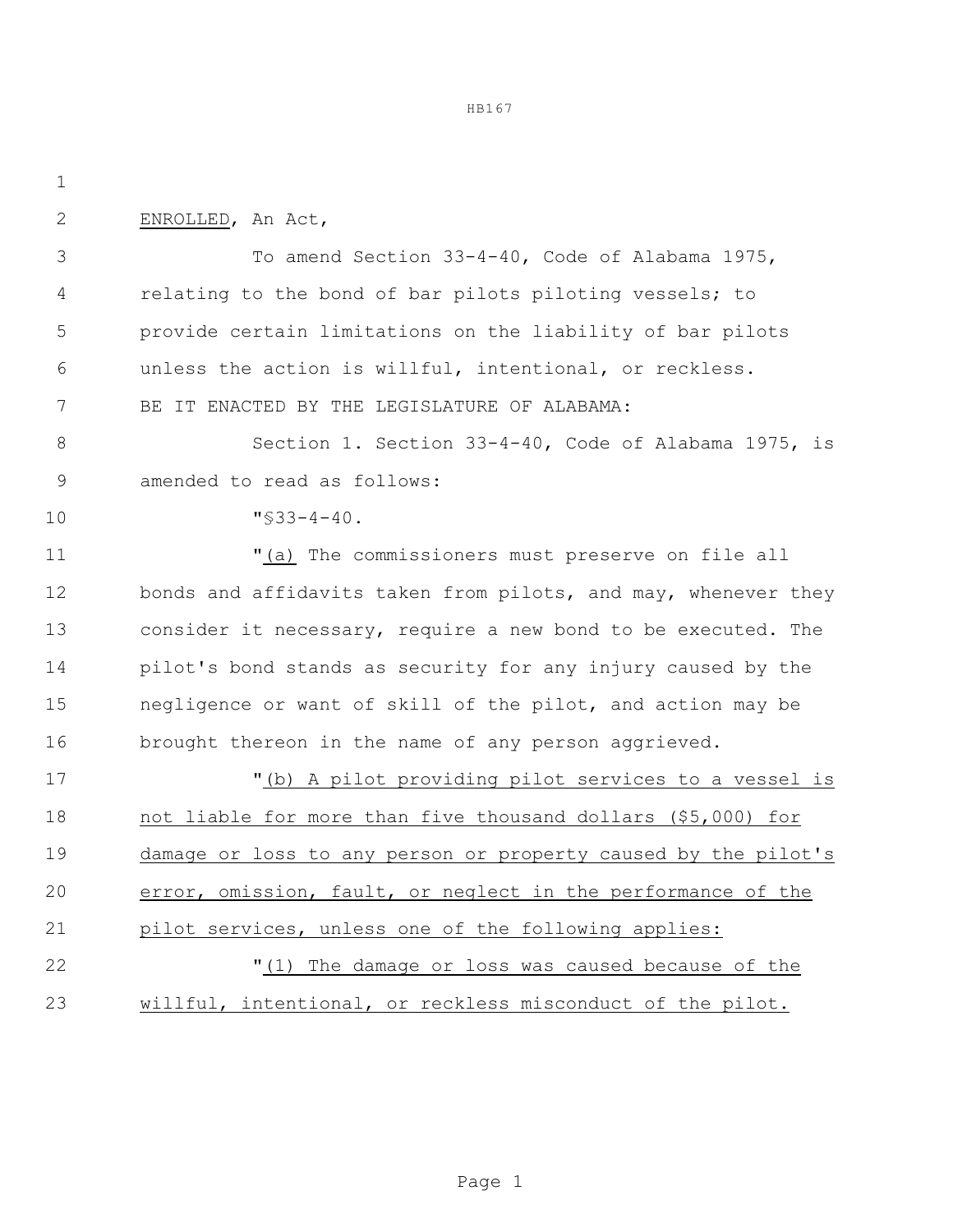|--|--|--|

| $\mathbf 1$    | "(2) Liability exists for exemplary or punitive                |
|----------------|----------------------------------------------------------------|
| $\mathbf{2}$   | damages for willful, intentional, or reckless misconduct for   |
| $\mathfrak{Z}$ | which no other person is jointly or severally liable.          |
| $\overline{4}$ | "(c) This section does not exempt a vessel; its                |
| 5              | crew; or its owner, charterer, or operator from liability for  |
| 6              | damage or loss caused to any person or property by the vessel  |
| 7              | on either of the following grounds:                            |
| 8              | "(1) That the vessel was piloted by a pilot.                   |
| $\mathcal{G}$  | "(2) That the damage or loss was caused by the                 |
| 10             | error, omission, fault, or neglect of a pilot.                 |
| 11             | "(d) In an action brought against a pilot for an act           |
| 12             | or omission for which liability is limited as provided by this |
| 13             | section and in which other claims are made or anticipated with |
| 14             | respect to the same act or omission, the court shall dismiss   |
| 15             | the proceedings as to the pilot to the extent the pleadings    |
| 16             | allege liability of the pilot that exceeds five thousand       |
| 17             | dollars (\$5,000)."                                            |
| 18             | Section 2. The provisions of this act apply only               |
| 19             | provided the bar pilots remain self-employed independent       |
| 20             | contractors and the number of such self-employed independent   |
| 21             | contractors does not exceed 20 actively engaged in the         |
| 22             | piloting of vessels as licensed by the State Pilotage          |
| 23             | Commission.                                                    |
| 24             | Section 3. All laws or parts of laws which conflict            |
| 25             | with this act are repealed.                                    |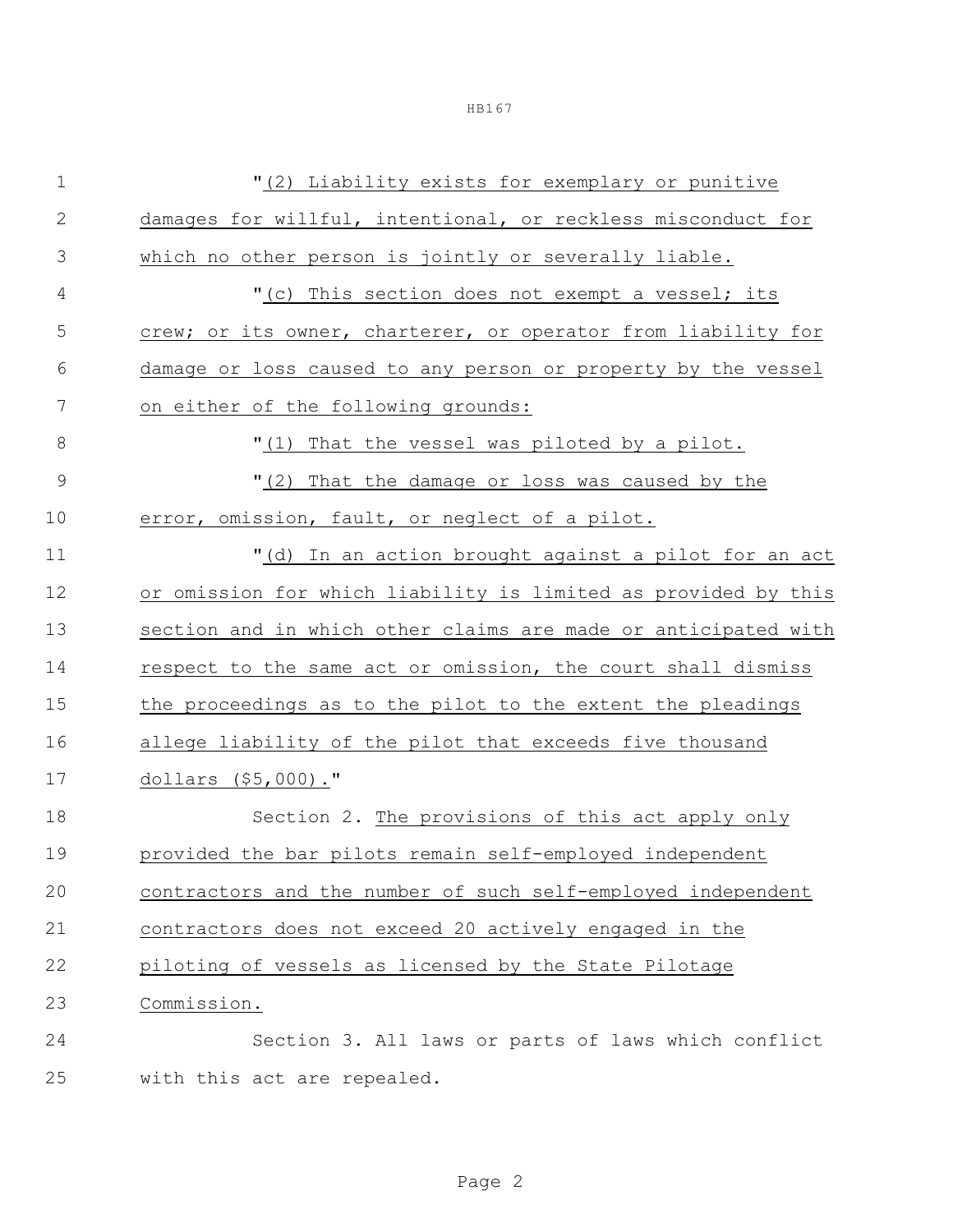HB167

| Section 4. This act shall become effective            |
|-------------------------------------------------------|
| immediately following its passage and approval by the |
| Governor, or its otherwise becoming law.              |